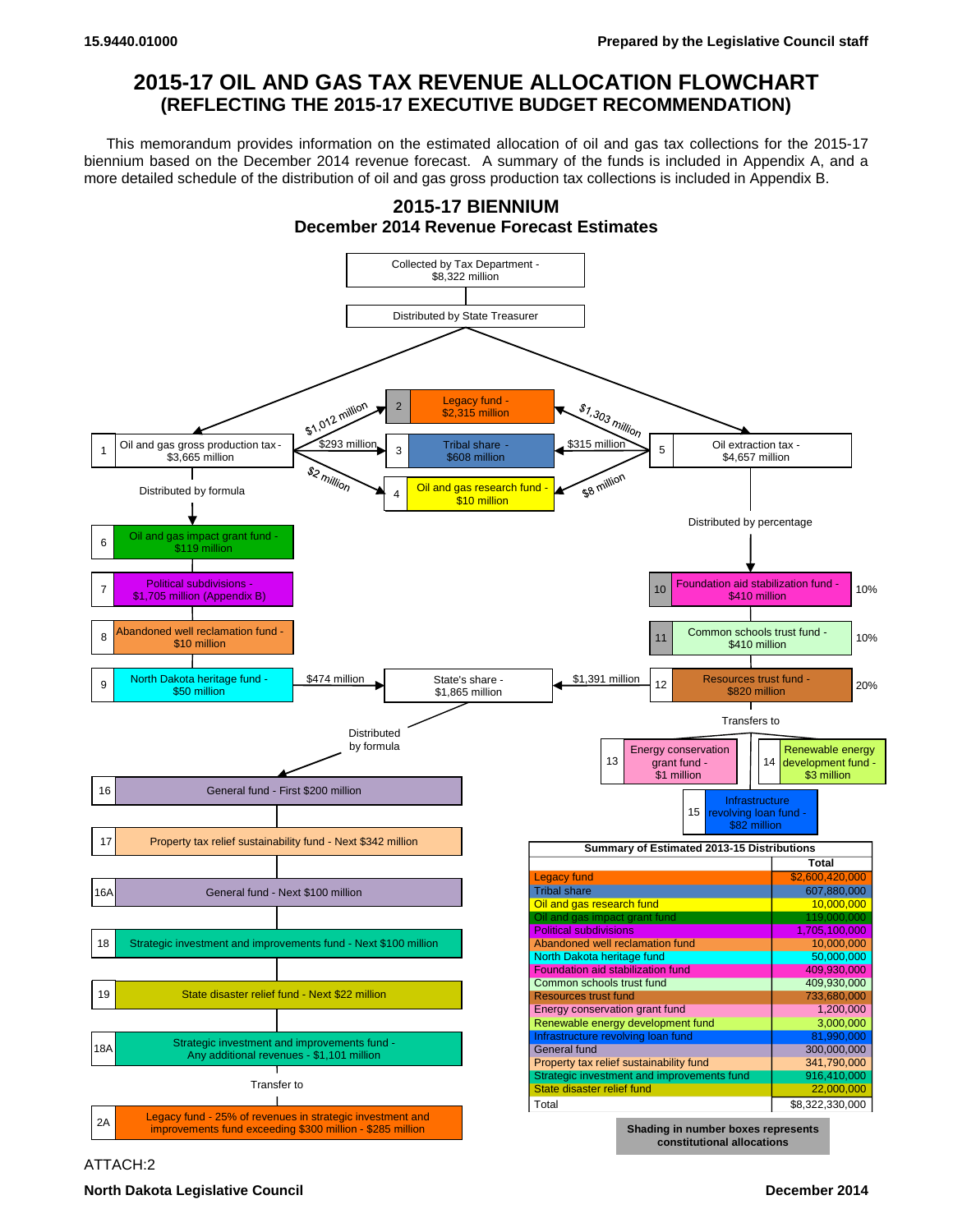## The table below provides a brief description of the taxes and funds included in the flowchart on the previous page. The executive recommendation changes to the allocations are boldfaced.

| <b>Box</b>      | <b>Tax/Fund</b>                      | <b>Description</b>                                                                                                                                                                                             |
|-----------------|--------------------------------------|----------------------------------------------------------------------------------------------------------------------------------------------------------------------------------------------------------------|
|                 | Oil and gas gross                    | North Dakota Century Code Section 57-51-02 provides for a tax of 5 percent of the gross value at the                                                                                                           |
|                 | production tax                       | well of oil produced in North Dakota unless exempted. The gross production tax on gas is four cents                                                                                                            |
|                 |                                      | times the gas base rate adjustment for each fiscal year as calculated by the Tax Department.                                                                                                                   |
| 2 and           | Legacy fund                          | Article X, Section 26, of the Constitution of North Dakota, provides for a deposit to the legacy fund of                                                                                                       |
| $2-A$           |                                      | 30 percent of total revenue derived from taxes on oil and gas production or extraction. Section                                                                                                                |
|                 |                                      | 15-08.1-08 provides that if the unobligated balance in the strategic investment and improvements fund                                                                                                          |
|                 |                                      | exceeds \$300 million at the end of any month, 25 percent of any revenues received for deposit in the                                                                                                          |
| $\mathbf{3}$    | Tribal share                         | strategic investment and improvements fund must be deposited instead in the legacy fund.<br>Chapter 57-51.2 provides the requirements for allocating oil and gas tax revenues to the Three Affiliated          |
|                 |                                      | Tribes within the Fort Berthold Reservation. The oil and gas tax revenues are allocated 50 percent to the                                                                                                      |
|                 |                                      | state and 50 percent to the Three Affiliated Tribes.                                                                                                                                                           |
| 4               | Oil and gas                          | Section 57-51.1-07.3 (2003 Senate Bill No. 2311) establishes the oil and gas research fund.                                                                                                                    |
|                 | research fund                        | 2013 Senate Bill No. 2014 amended Section 57-51.1-07.3 to provide that 2 percent of the state's share                                                                                                          |
|                 |                                      | of the oil and gas gross production tax and oil extraction tax revenues, up to \$10 million per biennium, is                                                                                                   |
|                 |                                      | to be deposited into the oil and gas research fund. All money deposited in the fund and all interest                                                                                                           |
|                 |                                      | income are appropriated as a continuing appropriation to the Oil and Gas Research Council.                                                                                                                     |
| 5               | Oil extraction tax                   | Section 57-51.1-02 provides for a tax of 6.5 percent of the gross value at the well on the activity in North                                                                                                   |
|                 |                                      | Dakota of extracting oil from the earth unless exempted.                                                                                                                                                       |
| 6               | Oil and gas impact<br>grant fund     | Section 57-51-15 (1989 House Bill No. 1302) establishes the oil and gas impact grant fund for deposit of<br>revenue from oil and gas gross production taxes. 2013 House Bill No. 1358 amended Section 57-51-15 |
|                 |                                      | to provide that revenue from the tax equal to the first 1 percent of the gross value of oil at the well of oil                                                                                                 |
|                 |                                      | production, up to \$240 million per biennium, is to be deposited into the oil and gas impact grant fund.                                                                                                       |
|                 |                                      | The fund is used to provide grants to political subdivisions impacted by oil development. The executive                                                                                                        |
|                 |                                      | recommendation decreases the allocation to the oil and gas impact grant fund by \$121 million,                                                                                                                 |
|                 |                                      | from \$240 million to \$119 million.                                                                                                                                                                           |
| $\overline{7}$  | Political                            | Oil and gas gross production taxes are apportioned to political subdivisions pursuant to Section                                                                                                               |
|                 | subdivisions                         | 57-51-15 as amended by 2013 House Bill No. 1358. The executive recommendation increases the                                                                                                                    |
|                 |                                      | allocations to political subdivisions by increasing the amount allocated to counties related to the<br>4 percent of the 5 percent oil and gas gross production tax from 25 percent to 60 percent of all        |
|                 |                                      | revenue above \$5 million. See Appendix B.                                                                                                                                                                     |
| 8               | Abandoned oil and                    | 2013 House Bill No. 1333 amended Section 57-51-15 to provide that 4 percent of the first 1 percent of oil                                                                                                      |
|                 | gas well plugging                    | and gas gross production tax to be allocated to the abandoned oil and gas well plugging and site                                                                                                               |
|                 | and site                             | reclamation fund, but not in an amount exceeding \$5 million per state fiscal year and not in an amount                                                                                                        |
|                 | reclamation fund                     | that would bring the balance of the fund to more than \$75 million.                                                                                                                                            |
| 9               | North Dakota                         | 2013 House Bill No. 1278 created a North Dakota outdoor heritage fund to preserve natural areas and                                                                                                            |
|                 | heritage fund                        | public lands and amended Section 57-51-15 to provide 4 percent of revenues from the first 1 percent of                                                                                                         |
|                 |                                      | the oil and gas gross production tax up to \$15 million per state fiscal year. The executive<br>recommendation increases the revenue allocation to provide \$50 million per biennium.                          |
| 10              | Foundation aid                       | Article X, Section 24, of the Constitution of North Dakota, provides for a distribution of 10 percent of oil                                                                                                   |
|                 | stabilization fund                   | extraction taxes to the foundation aid stabilization fund. Section 24 also provides that the principal of the                                                                                                  |
|                 |                                      | foundation aid stabilization fund may be expended only upon order of the Governor to offset foundation                                                                                                         |
|                 |                                      | aid reductions that were made by executive action due to a revenue shortfall.                                                                                                                                  |
| $\overline{11}$ | Common schools                       | Article IX, Section 1, of the Constitution of North Dakota, provides for a common schools trust fund to be                                                                                                     |
|                 | trust fund                           | used to support the common schools of the state. Article X, Section 24, of the Constitution of North                                                                                                           |
|                 |                                      | Dakota, provides for a distribution of 10 percent of oil extraction taxes to the common schools trust fund                                                                                                     |
|                 |                                      | to become part of the principal of the fund. Article IX also provides for the deposit of other revenue<br>sources into the common schools trust fund. Only earnings of the common schools trust fund may be    |
|                 |                                      | spent. The earnings are distributed to school districts as part of the state school aid formula.                                                                                                               |
| 12              | Resources trust                      | Section 57-51.1-07 provides for a distribution of 20 percent of oil extraction taxes to the resources trust                                                                                                    |
|                 | fund                                 | fund. Article X, Section 22, of the Constitution of North Dakota, provides that the fund may be used,                                                                                                          |
|                 |                                      | subject to legislative appropriation, for constructing water-related projects, including rural water systems,                                                                                                  |
|                 |                                      | and funding of programs for energy conservation.                                                                                                                                                               |
| 13              | Energy                               | 2013 Senate Bill No. 2014 amended Section 57-51.1-07 to provide for a transfer of one-half of 1 percent                                                                                                        |
|                 | conservation grant                   | of the amount credited to the resources trust fund from the resources trust fund into the energy                                                                                                               |
|                 | fund                                 | conservation grant fund, up to \$1.2 million per biennium.                                                                                                                                                     |
| 14              | Renewable energy<br>development fund | 2013 Senate Bill No. 2014 amended Section 57-51.1-07 to provide for a transfer of 5 percent of the<br>amount credited to the resources trust fund from the resources trust fund into the renewable energy      |
|                 |                                      | development fund, up to \$3 million per biennium.                                                                                                                                                              |
| 15              | Infrastructure                       | 2013 Senate Bill No. 2233 created an infrastructure revolving loan fund within the resources trust fund to                                                                                                     |
|                 | revolving loan fund                  | provide loans for water supply, flood protection, or other water projects. Ten percent of the oil extraction                                                                                                   |
|                 |                                      | tax allocations deposited in the fund are designated for the infrastructure revolving loan fund.                                                                                                               |
| 16 and          | General fund                         | The general fund is the chief operating fund of the state. Section 57-51.1-07.5 provides for the                                                                                                               |
| $16-A$          |                                      | distribution of the state's share of oil and gas taxes. The distribution formula provides for an initial                                                                                                       |
|                 |                                      | deposit of \$200 million to the general fund and an additional \$100 million after a deposit of                                                                                                                |
|                 |                                      | \$341.79 million in the property tax relief sustainability fund.                                                                                                                                               |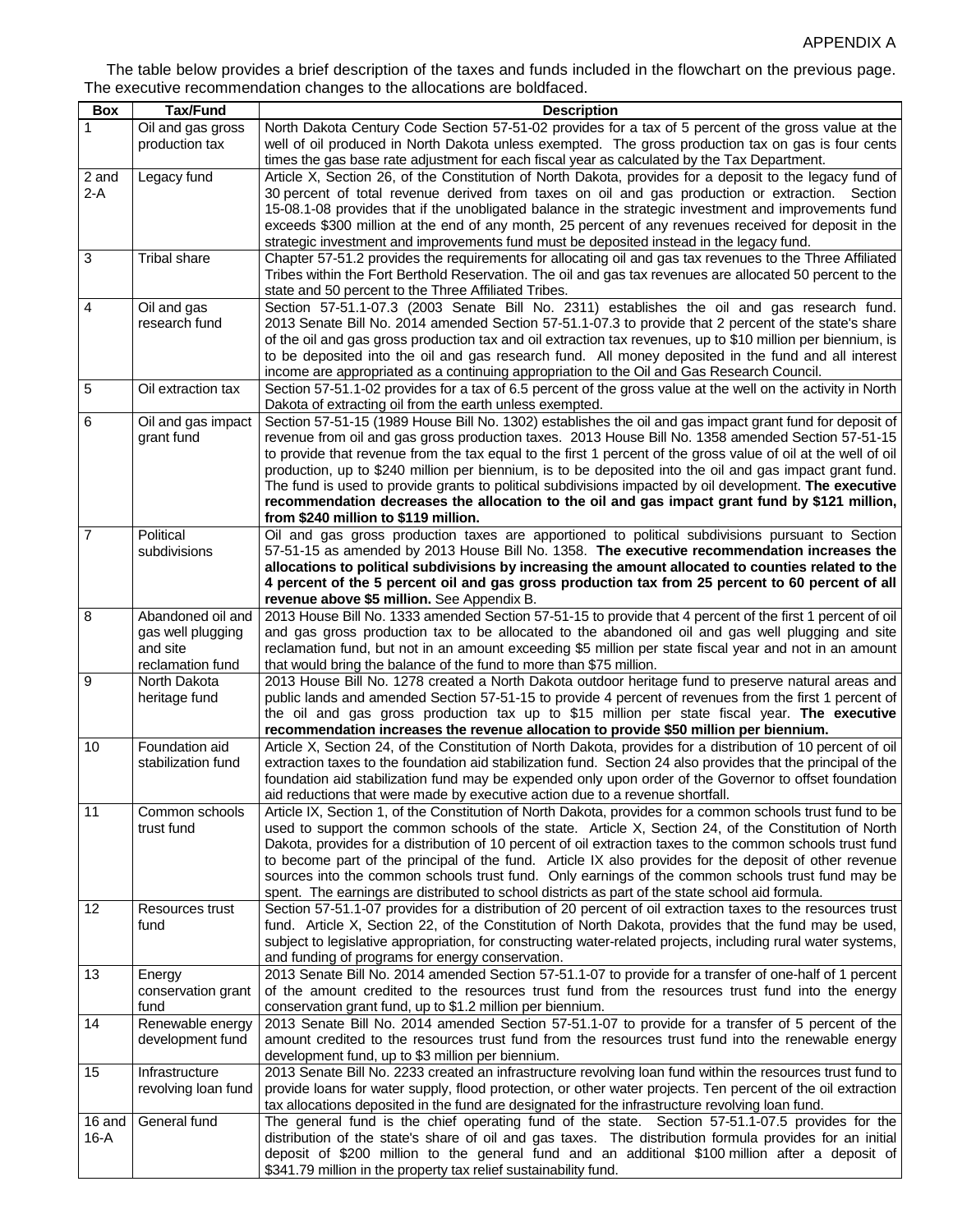| 17     | Property tax relief<br>sustainability fund | Section 57-64-05 provides for the property tax relief sustainability fund to provide for property tax relief<br>programs pursuant to legislative appropriations. Section 57-51.1-07.5 provides for the distribution of up |
|--------|--------------------------------------------|---------------------------------------------------------------------------------------------------------------------------------------------------------------------------------------------------------------------------|
|        |                                            |                                                                                                                                                                                                                           |
|        |                                            | to \$341.79 million of oil tax revenues to the property tax relief sustainability fund each biennium.                                                                                                                     |
|        | 18 and Strategic                           | Section 15-08.1-08 provides for the strategic investment and improvements fund. The fund is to be                                                                                                                         |
| $18-A$ | investment and                             | used for one-time expenditures to improve state infrastructure or initiatives to improve the efficiency and                                                                                                               |
|        | improvements                               | effectiveness of state government. Section 57-51.1-07.5 provides for the distribution of certain oil tax                                                                                                                  |
|        | fund                                       | revenues to the strategic investment and improvements fund.                                                                                                                                                               |
| 19     | State disaster                             | Section 37-17.1-27 provides for the state disaster relief fund to be used only for the required state share                                                                                                               |
|        | relief fund                                | of funding for expenses associated with presidential-declared disasters in the state upon Emergency                                                                                                                       |
|        |                                            | Commission and Budget Section approval. Section 57-51.1-07.5 provides for the distribution of up to                                                                                                                       |
|        |                                            | \$22 million of oil tax revenues at certain levels to the state disaster relief fund each biennium.                                                                                                                       |